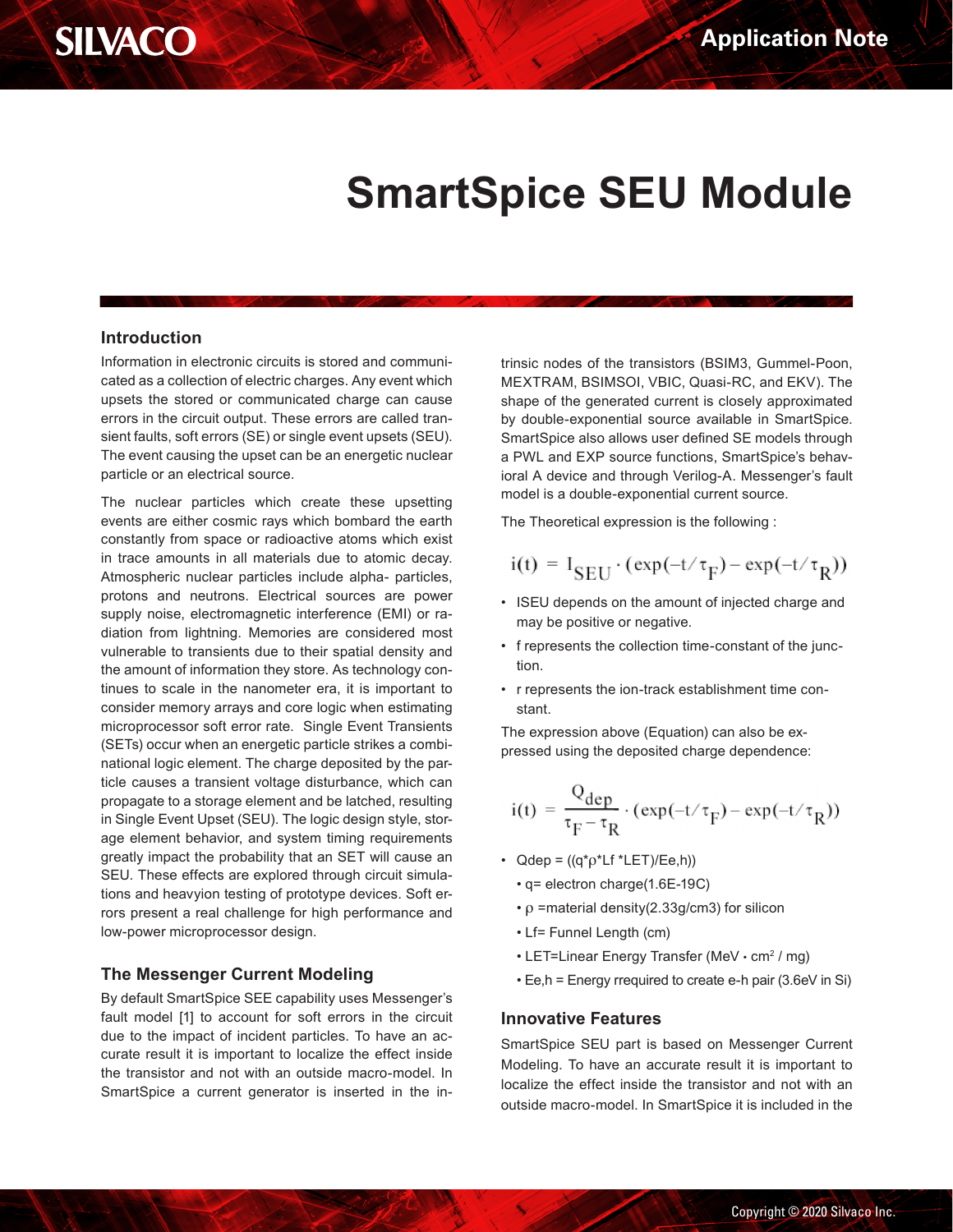## **SILVACO**

intrinsic nodes of the transistors. The user also have the possibility to implement his own intrinsic model.

A complete SEU analyze needs more option to have the possibility to represent realistically the impact. First of all, multiple impacts must be simulated in the same time or nearly in the same time: two separated impacts may not produce an error in a circuit, but the two same cumulated impacts may change the state of a cell.

Then we must find some criteria to say if there is an upset or not. An impact may shortly change the state of a transistor. But if the circuit is robust enough, it will return in its original state and in this condition we cannot say that there is an upset. The best way is probably to have some user defined parameters, that allow parameterizing it. SmartSpice SEU offers two possibilities: it allows defining an absolute or relative error in a given time. In other words, if after a fixed time the voltage of the node does not meet the tolerance entered by the user, the simulator outputs an upset.

Finally, we have the possibility to check an upset anywhere in the cell. Some cells have redundancy integrated to avoid output change. So it may be possible that locally there is an upset, but this upset is not critical if it does not change the global behavior of the cell. It is sometimes necessary to watch other nodes than the one impacted. If there is no upset on these nodes (output nodes…), the cell is considered as safe.

We can also consider the problem in an other way: what would be the maximum LET (Linear Energy Transfer) before obtaining an upset? It is possible to answer this question with the QCRIT feature of SmartSpice: it automatically runs in batch several simulation to directly gives the value of the LET to obtain the upset.



Figure 2. Two Write Cycles.



Figure 1. 6Mos Sram.

#### **Example**

We now consider a 6 Mos sram with the Data\_in, Write\_ enable and Word line input signals (Figure 1).

A non perturbated simulation gives the following result (Figure 2): The V(write\_enable) signal write a "0" at 1us and write a "1" at 3us. V(a) corresponding to the stored information is correct.

If we add a perturbation in the MPA drain MOS (Fig 1) at 2.5us with a ".rad" analysis from SmartSpice we obtain the result in Figure 3.

- .RAD SEE=1
	- + DEVICE=MPA
	- $+$  START = 2.5u
	- + TAUR =0.05n TAUF =0.7n LF=1u
	- + LET=5

A glitch appears in V(a). A zoom at 2.5us gives the Figure 4.



Figure 3. SEU impact a 2.5us (LET=5).



Figure 4. SEU impact at 2.5us (LET=5): Zoom.